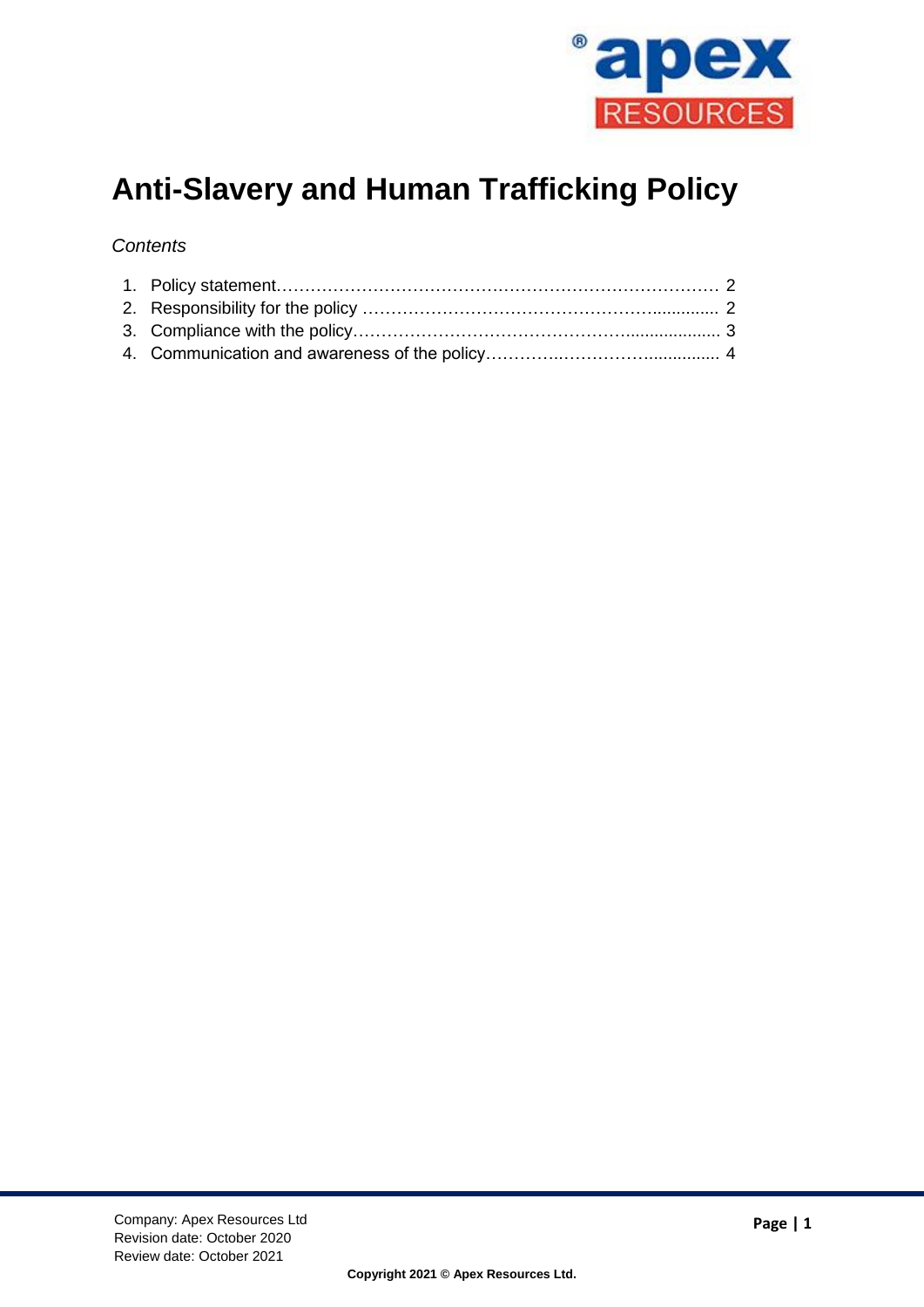

#### **1. Policy statement**

- 1.1 Modern slavery is a crime and a violation of fundamental human rights. It takes various forms, such as slavery, servitude, forced and compulsory labour and human trafficking, all of which have in common the deprivation of a person's liberty by another in order to exploit them for personal or commercial gain. Apex has a zero-tolerance approach to modern slavery and we are committed to acting ethically and with integrity in all our business dealings and relationships and to implementing and enforcing effective systems and controls to ensure modern slavery is not taking place anywhere in our own business or in any of our supply chains.
- 1.2 We are also committed to ensuring there is transparency in our own business and in our approach to tackling modern slavery throughout our supply chains, consistent with our disclosure obligations under the Modern Slavery Act 2015. We expect the same high standards from all of our contractors, suppliers and other business partners, and as part of our contracting processes, we include specific prohibitions against the use of forced, compulsory or trafficked labour, or anyone held in slavery or servitude, whether adults or children, and we expect that our suppliers will hold their own suppliers to the same high standards.
- 1.3 This policy applies to all persons working for us or on our behalf in any capacity, including employees at all levels, directors, officers, agency workers, seconded workers, volunteers, interns, agents, contractors, external consultants, third-party representatives and business partners.
- 1.4 This policy does not form part of any employee's contract of employment and we may amend it at any time.

## **2. Responsibility for the policy**

2.1 Our director, managers and our legal department have overall responsibility for ensuring this policy complies with our legal and ethical obligations and that all those under our control comply with it.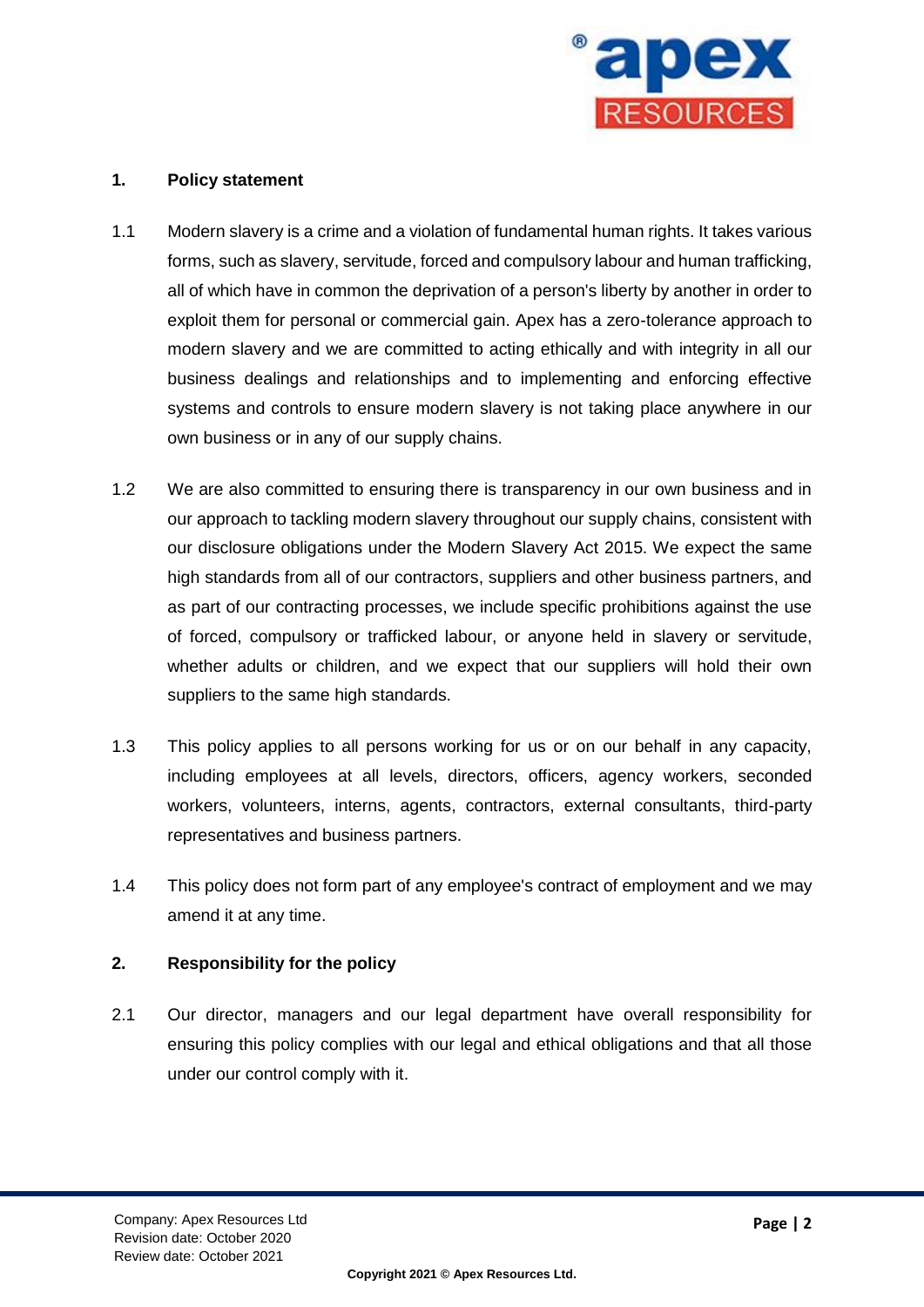

- 2.2 The branch managers have primary and day-to-day responsibility for implementing this policy, monitoring its use and effectiveness, dealing with any queries about it, and auditing internal control systems and procedures to ensure they are effective in countering modern slavery.
- 2.3 Management at all levels are responsible for ensuring those reporting to them understand and comply with this policy and are given adequate and regular training on it and the issue of modern slavery in supply chains.
- 2.4 You are invited to comment on this policy and suggest ways in which it might be improved. Comments, suggestions and queries are encouraged and should be addressed to our director.

### **3. Compliance with the policy**

- 3.1 You must ensure that you read, understand and comply with this policy.
- 3.2 The prevention, detection and reporting of modern slavery in any part of our business or supply chains is the responsibility of all those working for us or under our control. You are required to avoid any activity that might lead to, or suggest, a breach of this policy.
- 3.3 You must notify your manager as soon as possible if you believe or suspect that a conflict with this policy has occurred, or may occur in the future.
- 3.4 You are encouraged to raise concerns about any issue or suspicion of modern slavery in any parts of our business or supply chains of any supplier tier at the earliest possible stage.
- 3.5 If you believe or suspect a breach of this policy has occurred or that it may occur you must notify your manager or report it in accordance with our Whistleblowing Policy as soon as possible.